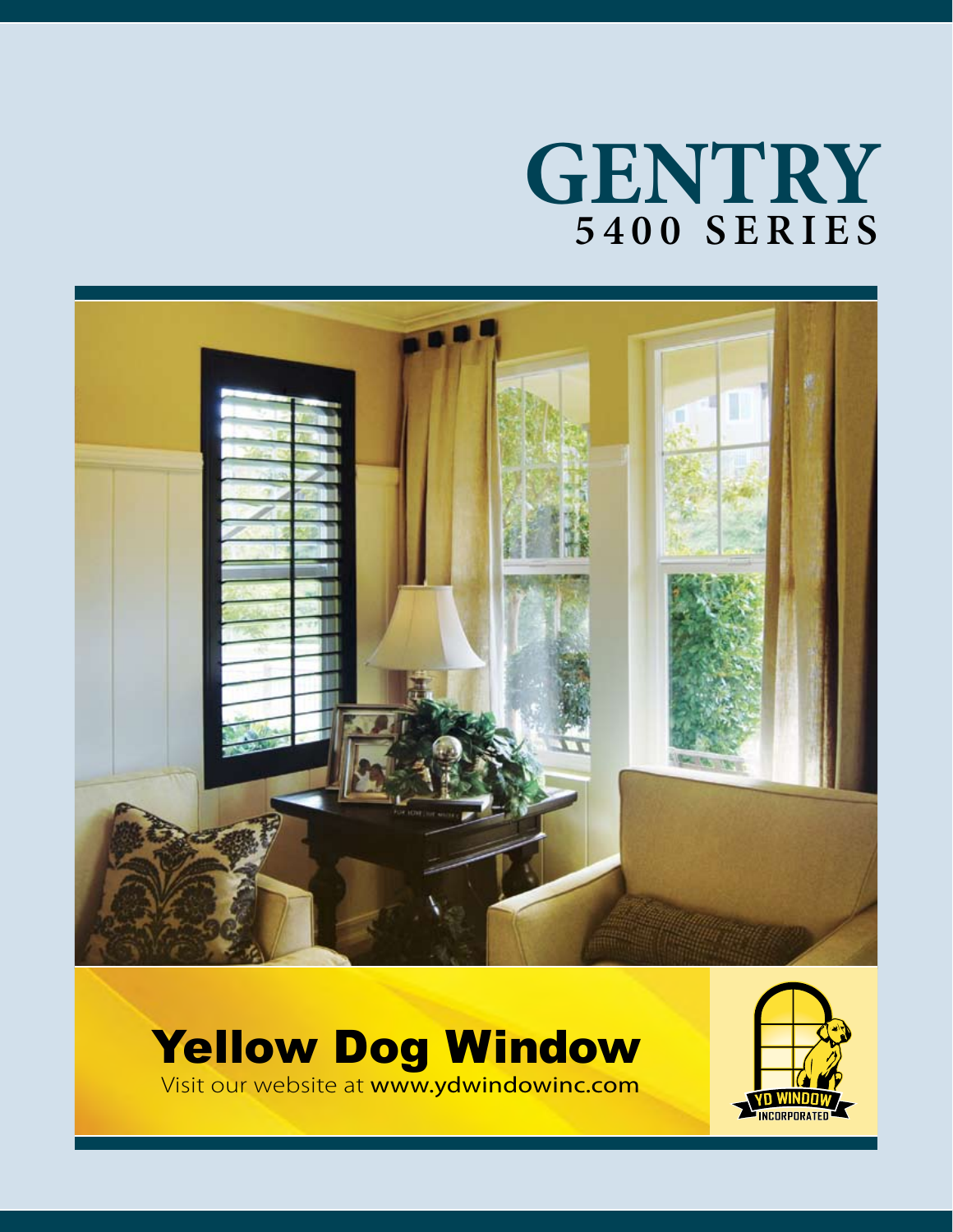## THE **5400 GENTRY** WINDOW SERIES

During the past year, energy costs have spiked up to record levels and everyone has been affected. Therefore, YD Window recognized the need for a new generation of energy efficient windows. Energy efficient windows can help lower a home's heating and cooling costs. We proudly present the 5400 Gentry Window Series.



**A: Triple Glazed Design** (Optional) – energy efficient window with three panes can lower noise, improve room temperature and lower heating bill.

**B: Sleek Low Profile Latch** – formed into the window sash for a sleek low profile latch.

**C: Unique highly efficient weep hole system** – a new system that allows any water entering the space between the window sash and frame to drain safely to the outside and helps reduce dust penetration.

**D: Secondary Night Lock** – enables the window to remain in a locked position while providing ventilation.

#### IMPORTANT POINTS AND KEY FEATURES

- Available in 9 types of windows XO, XX, SH, SL, DH, PW, PWSL, C/A, and CF
- R5 Window Revolutionary Energy Efficient Window utilizing triple glaze option
- 1" nail-on, 1 %" nail-on, block frame and Flush-Fin (retro-fit)
- 34" overall IG units and 1 1/8" overall triple glazed option
- Improved acoustical performance
- Hurricane rating available
- Integral stack bars (Standard)
- Energy Star Compliant
- Flush fin installation screw covers
- Large size rollers (Providing smoother and easier opening and closing with 3 position height adjustments to custom fit the installation)
- Flush-fin's edge has a recess for a clean tooled exterior chalk joint
- All windows types have even site lines
- All interior edges are beveled for a clean modern look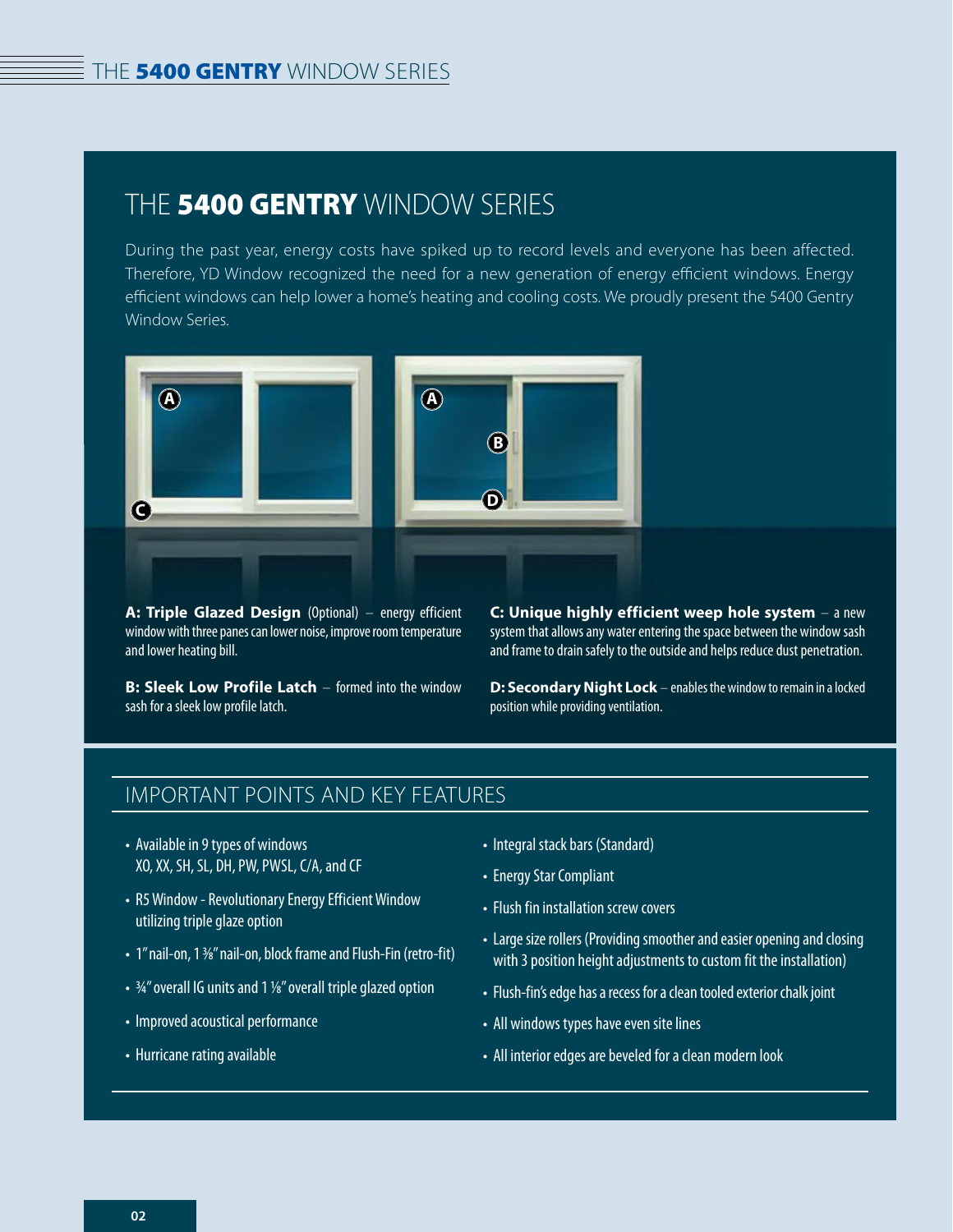

## **TRIPLE GLAZED** DESIGN

The benefit of Triple Glazed Design is in thermal performance. When it comes to staying warm inside during the cold weather, less energy will be used in heating when you are using triple glazed window. This means your windows will keep the heat inside your home, no matter what Mother Nature throws at you.



#### **High-performance Low E Coatings**

**Argon Gas**

**Xtreme Spacer Technology**

#### **TRIPLE GLAZED DESIGN**

- **3 pieces of glass in the insulated unit**
- **2 pieces of high performance Low E Glass**
- **Optional #6 surface Low E Glass**

#### EXTREME **GLASS UPGRADE**

This Extreme Glass Upgrade can help a dual glazed window generate energy rating scores that outperform other triple-glazed windows in the market. For additional performance, this Special Glass Upgrade can be used in our triple glazed application.



## Sleek Low Profile **Latch**

This new window latch is designed with one simple easy movement operation and has a sleek, low profile design for a streamlined look. When the latch is aligning, the window is locked. When the latch is tilted to the side, the window is unlocked. This means the window lock is difficult to view from outside, creating a streamlined look and increased security.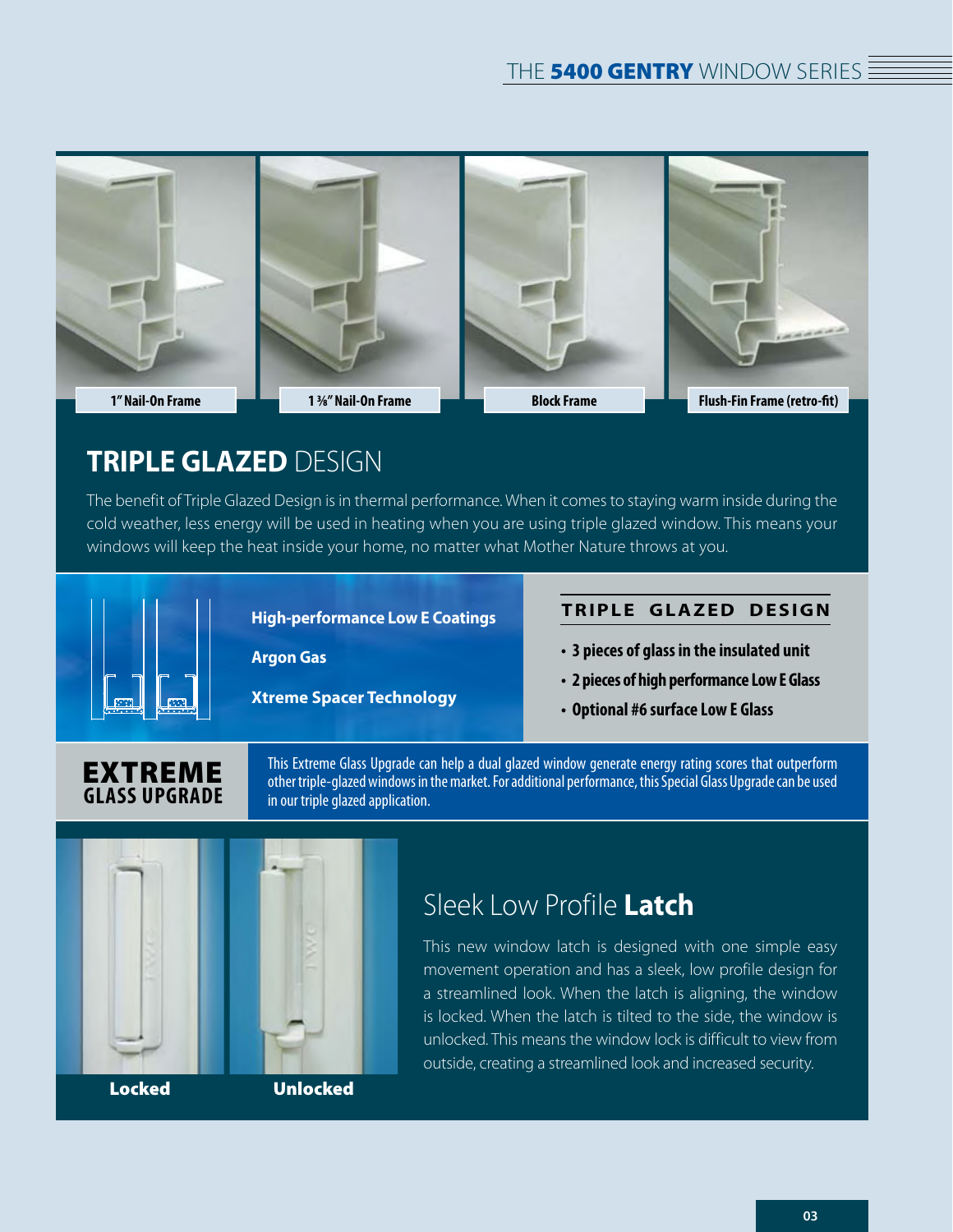#### THE 5400 GENTRY WINDOW SERIES



**XX Tilt Slide** – both sliding sash are designed to tilt into the home for simple cleaning and slide for ventilation.



Horizontal Sliding

- Even site lines
- XO has secondary ventilation lock that will meet security standards
- XO has oversized wheel and housing to improve operating force
- XO roller has nylon housing, stainless steel axle and delrin wheel
- XO roller has 3 adjustments ranging from 0 to .080 (over 1/6") to increase the ease of installation
- XO has low profile latch with "hold open" feature to easily spot an unlatched window
- XO low profile latch does not interfere with sitelines



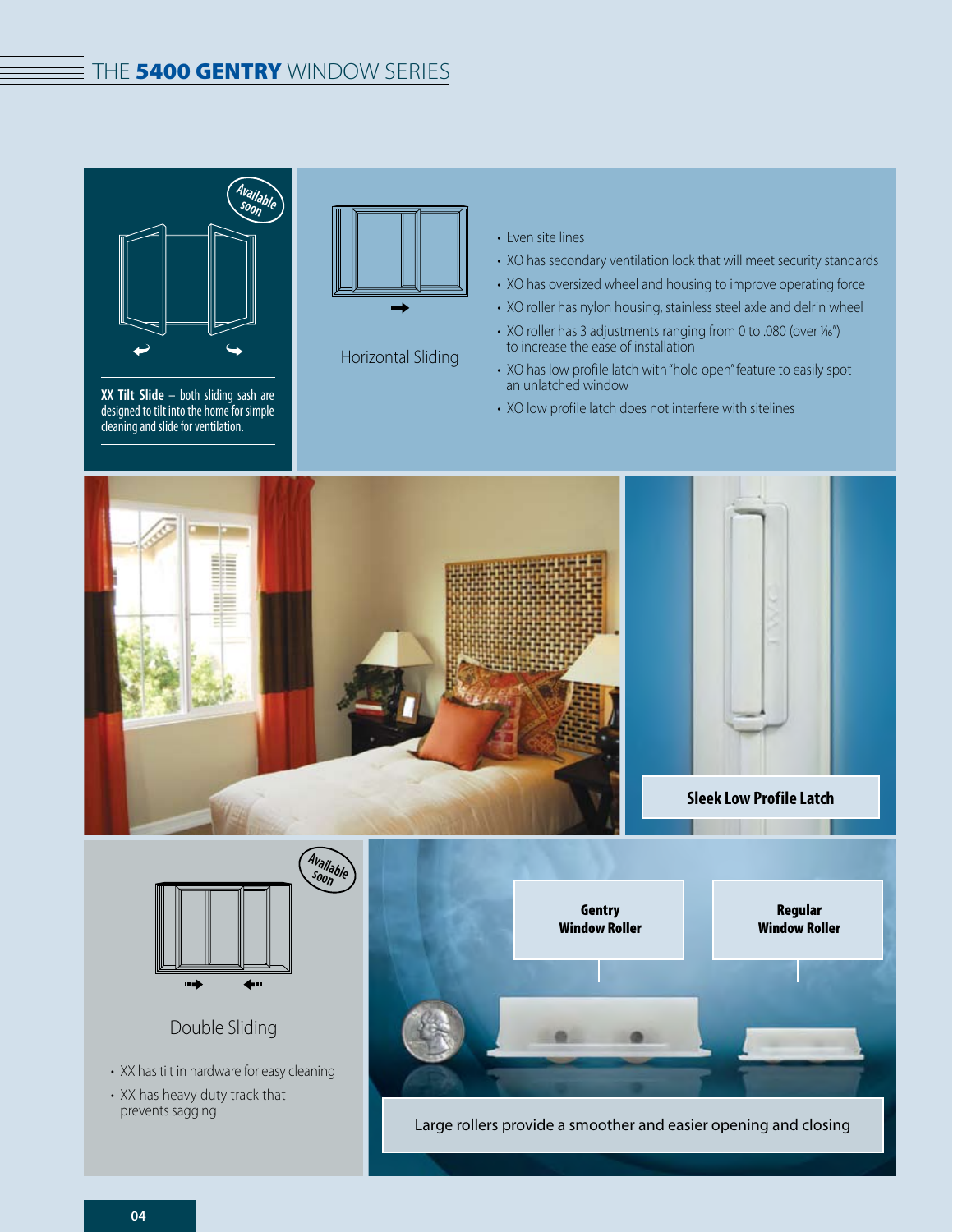

#### Single Hung with tilt out or side load

- Even site lines
- Low profile latch with "hold open" feature to easily spot an unlatched window
- Low profile latch does not interfere with sitelines
- Tilt in single hung has "inverted" balance with built in shoe so that the vent can be easily removed
- Side load single hung has oversized guides for easy removal of the vent



Both Single and Double-Hung tilt windows are designed to tilt into the room for easy cleaning. Both sash slide and tilt on a double-hung tilt window. The bottom sash slides and tilts with a single-hung window.



or XO frame

Picture window using either single hung frame

#### Double Hung

- Even site lines
- Low profile latch with "hold open" feature to easily spot an unlatched window
- Low profile latch does not interfere with sitelines
- Tilt in double hung has "inverted" balance with built in shoe so that the vent and balance can be easily removed



#### Outswing Casement / Awning

- Multi point hardware standard on Casements
- Butt hinge type



#### Outswing French casement

• Standard French casement has no center mullion for the look of a "True French Casement"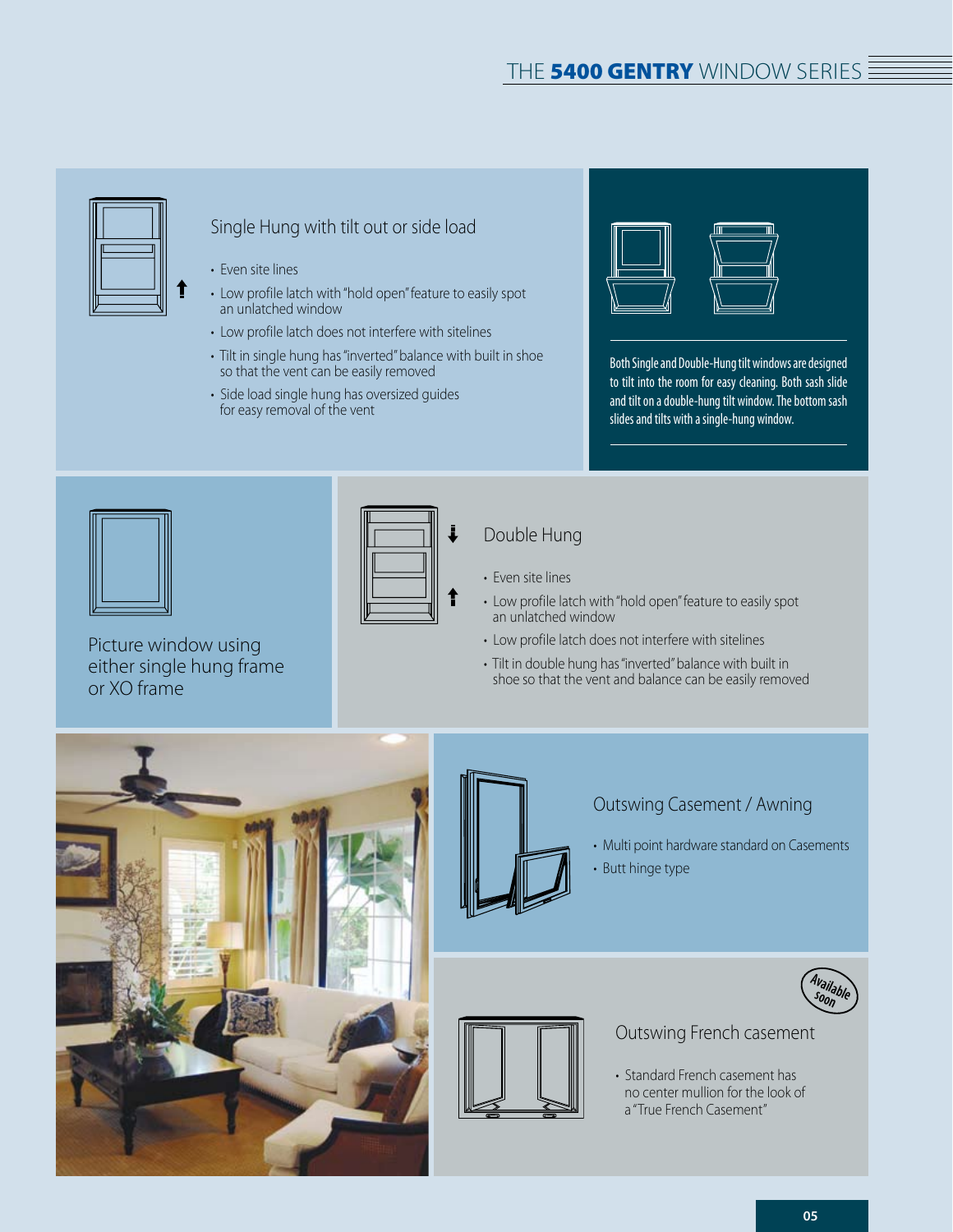#### GRID OPTIONS







*Sculptured Grid Design Flat Grid Design Simulated Divided Lites*

Grid designs are available for most window configurations, providing a rich colonial flavor for your home's décor. Grids are available in sculptured design and flat design. Various grid configurations are available creating custom looks. We also offer Simulated Divided Lites (SDL) with the grids placed on the surface of the glass with a shadow bar inside the dual unit.



#### **Decorative Glass Options**

Allow light to enter the room while maintaining privacy with textured glass. We offer a wide range of styles to meet your design requirements. Here are some of the most popular choices are shown.

#### **Additional Glass Options**

Energy Shield Xtreme glass - This glass helps block more heat and ultraviolet light, resulting in increased comfort and energy savings.

Argon Gas - An inert, non-toxic gas used in insulating glass units to reduce heat transfer.

Tempered glass - Strong, break-resistant glass created in a secondary process via controlled air cooling of the heated glass. Tempered glass is four times stronger than annealed glass; a form of safety glazing. When shattered, it breaks into small pieces.

Laminated glass - Two pieces of glass with an inner layer of transparent plastic to which the glass adheres if broken. Used for safety glazing and sound reduction.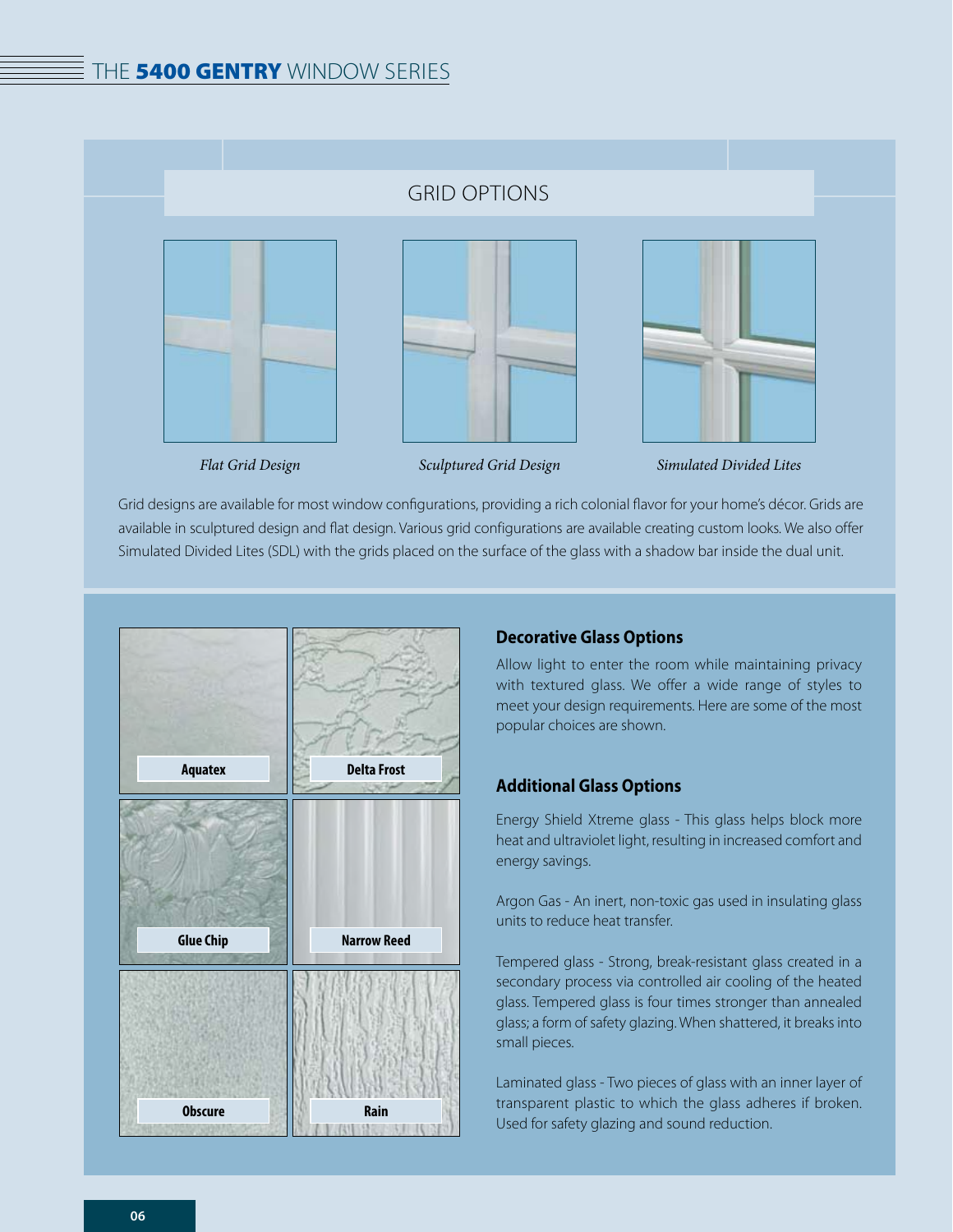#### **Exterior Color Options**

Find an exterior color that works with your home's existing trim or select a color that shows your personal style.



Actual colors may vary from the samples displayed and are subject to regional availability. Check with your YD Window Sale Representative for details.

#### ABOUT OUR WARRANTY

At YD Window, quality products are our trademark, which is why we have left nothing to chance. Our Lifetime Warranty program is to help assure you, our valued customer, that YD Window stands behind it's products.

For more information regarding the YD Window Lifetime Warranty, please contact your authorized YD Window Dealer or visit our website at www.ydwindowinc.com.

YD Window appreciates your interest in our windows and doors and will continue to make strides to provide you with the highest quality and value.